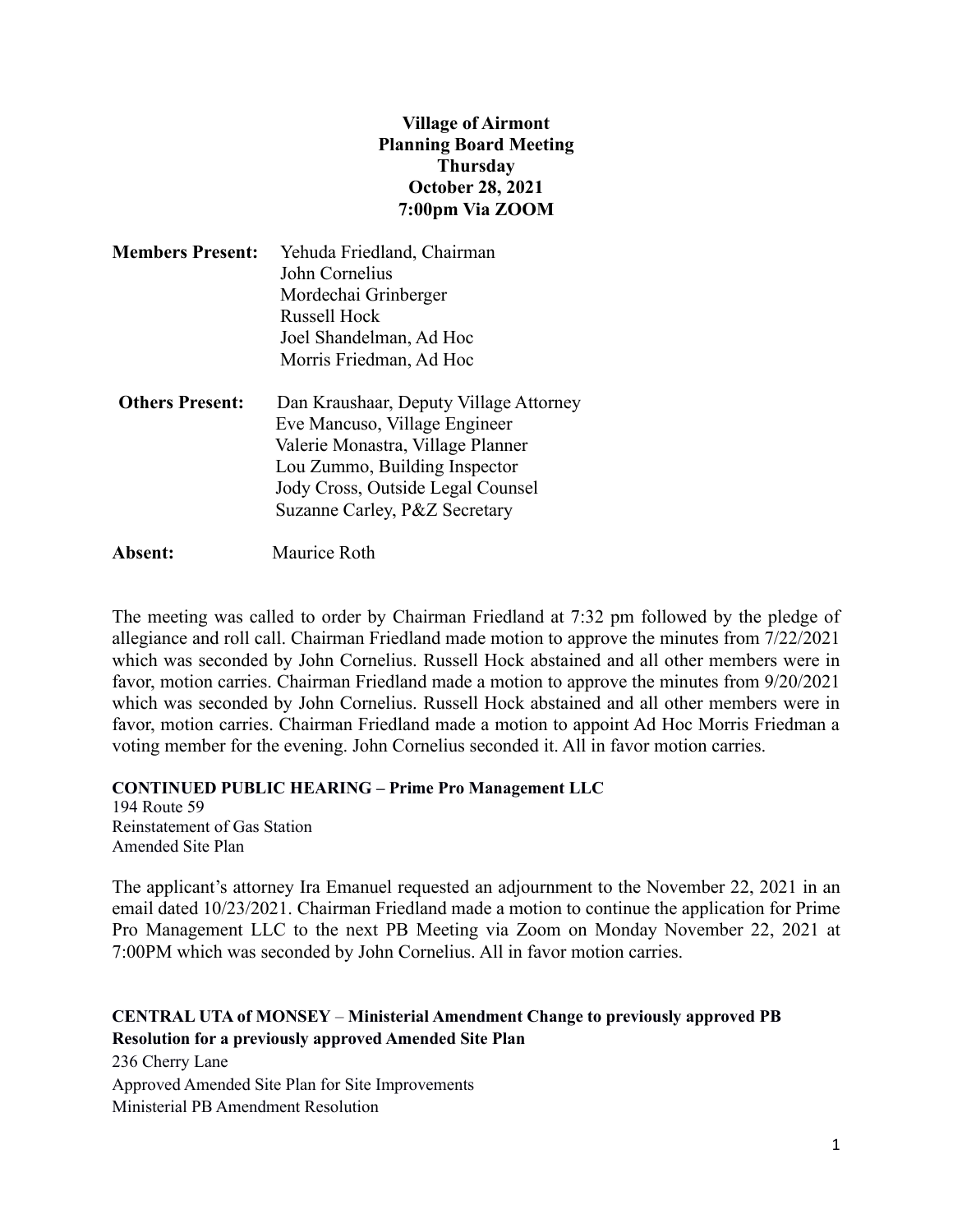Ira Emanuel, Attorney for the applicant explained that they are appearing in front of the PB for a minor amendment to the previously approved resolution on the approved amended site plan.

Purpose of the amendments to provide additional time to get the project moving. The school has been diligently trying to obtain necessary permits. It's all due to bureaucratic lagging and things take time. Typically permits mist be obtained prior to signing of the site plan by the Chairman.

They had been waiting on the RC Highway for new emergency exit and entrance and ESA Waiver for water connection and connection to sewers from RC Sewer, TOR DPW and the Dept of Health. Two days ago, they received a work permit from RC Highway.

They are requesting that the site plan be endorsed yet no C of O issued until those two permits are taken care. Neither a are matter of safety issues. Unless they have permits and connections for water and sewer Ira noted that they cannot have a school anyway.

Looking to get the Site plan signed so that construction can begin. No C of O will be issued until permits are taken care of. Again, without water they can't get do anything. By allowing this amendment the school will be saving 2-4 months on construction. They are anticipating 8 months of construction in total. The school wants to get in and use the building for 9/2022 and may not make the deadline without this relief which is why they are requesting the amendment.

Chairman Friedland asked if they understand that they may be starting to construct at their own risk and Ira Emanuel agreed that they are aware and feel it is a low risk it more of a timing issue. He does not feel that they aren't any reasons that they will not get them. Ira Emanuel explained that that they feel that it is a minimal risk given that connections already exist and there is no reason to delay.

Chairman Friedland noted for the record that this issue is not a public hearing as it is an amendment to what was previously approved. Outside Counsel for the Village, Jody Cross explained that is it a ministerial issue, doesn't change the project and is just a sequencing issue which is why the public hearing does not apply. No public hearing was required for this application as it is an amendment. Nothing is changing on the drawings.

John Cornelius inquired as to exactly which agencies they are waiting on. Ira advised that they are waiting on the US EPA for ESA Waiver which then translates to RC Sewer and TOR DPW for sewer connection and Suez Water and RC Health Department for the water.

The only two conditions will be specified in the resolutions however it is not limited to those two. Jody Cross explained that the way it is written is for sewer and water only and is based upon on this understanding and if there are any others the PB will need to take Health and safety issues with the connections. The applicant's attorney Ira Emanuel explained that is all he is fully aware and if anything else pops up they will have to return to the PB as only these two agencies are mentioned in the resolution.

Chairman Friedland clarified that the only change is related to water and sewer and read into the record from the proposed resolution. **WHEREAS**, the Applicant has requested in the Narrative that Condition 2 be amended to from the following: *A certificate of occupancy for new Building #14 is conditioned upon Applicant complying with all outstanding conditions from any other governmental agency, as well as*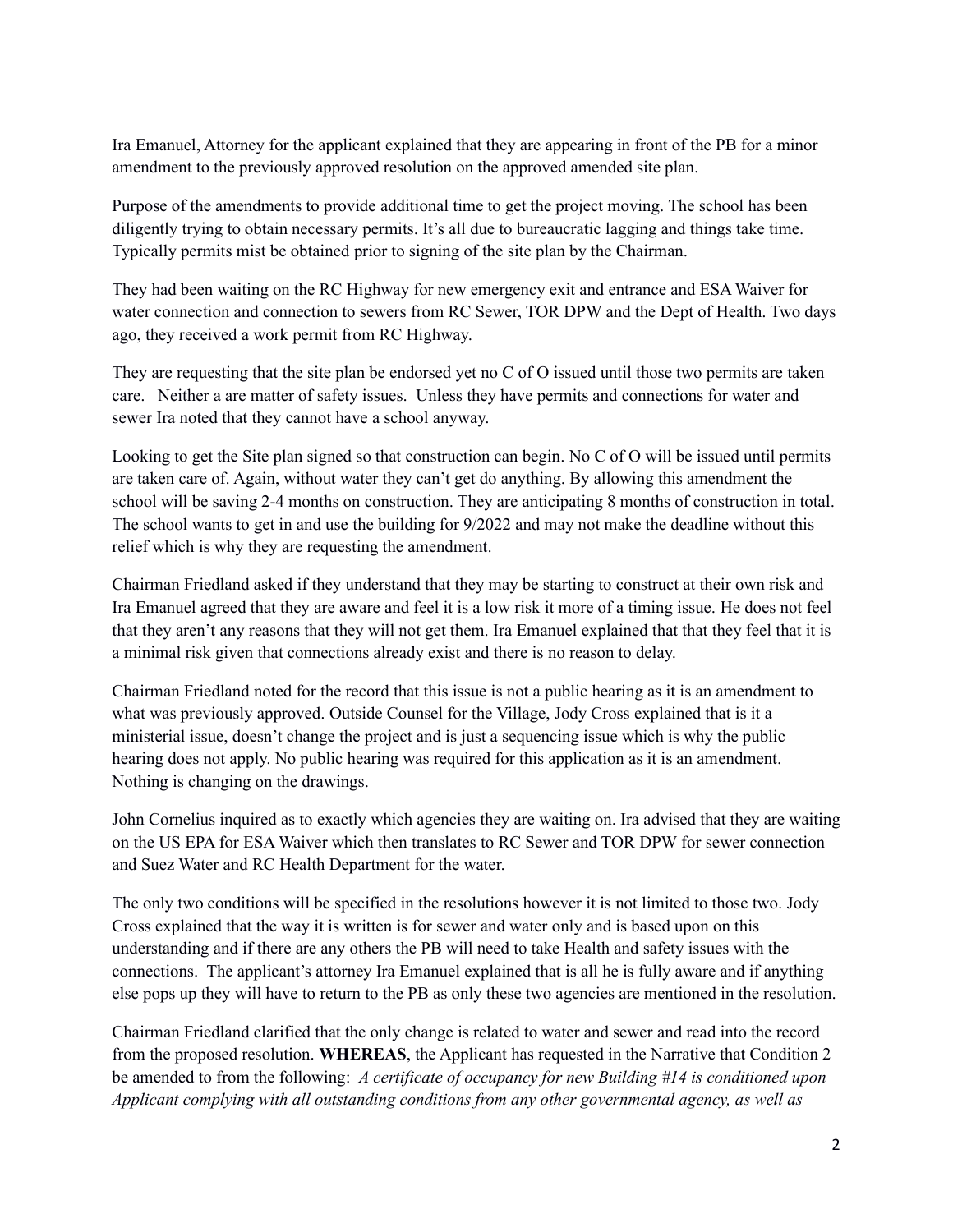*receiving all approvals required by other governmental approving agencies without material deviation from the Approved Plans. Evidence of compliance with conditions and any such approvals must be submitted to the Village Planning and Building Department*

Chairman Friedland made a motion to approve the ministerial amendment change and the resolution was read into the record by Chairman Friedland: Now therefore be resolved that the PB hereby amends condition 2 be stricken and amends as follows #2 replaced with **WHEREAS**, *the Planning Board has considered the Applicant's request, and has determined that the remaining outstanding governmental approvals relate only to the water and sewer connection to the new Building #14, and thus do not present any issue of safety that would preclude proceeding with construction the project prior to the Applicant receiving all approvals required for said project by any other outside governmental approving agencies; and*

John Cornelius seconded it. All PB members other than Russell Hock agreed. Motion carried with 4 Yes and 1 not in favor.

## **PUBLIC HEARING – Yeshiva Eitz Chaim/Skill Building Center**

99 Oratam Road 98 & 100 Hillside Avenue

Merger of Three Lots, Site Plan and Special Permit for Construction, Development & Operation of a new Elementary School & Building

Site Plan & Map of Lot Line Adjustment

The applicant's attorney Joe Churgin introduced the project which is a for a religious school with growth to about 200-240 children. A Subdivision, Site plan and Special Permit application were submitted to merge three lots with a total area of 11.34 acres and construct an 11,000sf elementary school with 37 parking spaces in the RR-50 zoning district, an existing residence and accessory structures are to be removed, but one existing residence is to remain as a caretaker's residence. The northern side of the property is +/- 170 east of the New York and New Jersey border and the eastern side of Oratam Road is approximately 340 feet north of the New York/New Jersey border. There 37 proposed parking spaces and no more than three full size and one small bus will be onsite at any given time. Existing dwellings on the northern portion of the project site will remain and serve as the caretaker's dwelling, while the existing dwelling near Hillside Avenue will be demolished along with the kennels, pool house and a shed.

Joe brought up that they had been to several CDRC meetings and that it was brought up during the planning review that they will need an area variance for lot width. The Building Inspector indicated that while they are going to the ZBA that they may want to look at the number of accessory structures they want to keep as the maximum is three. The applicant's attorney noted that they would look into this matter.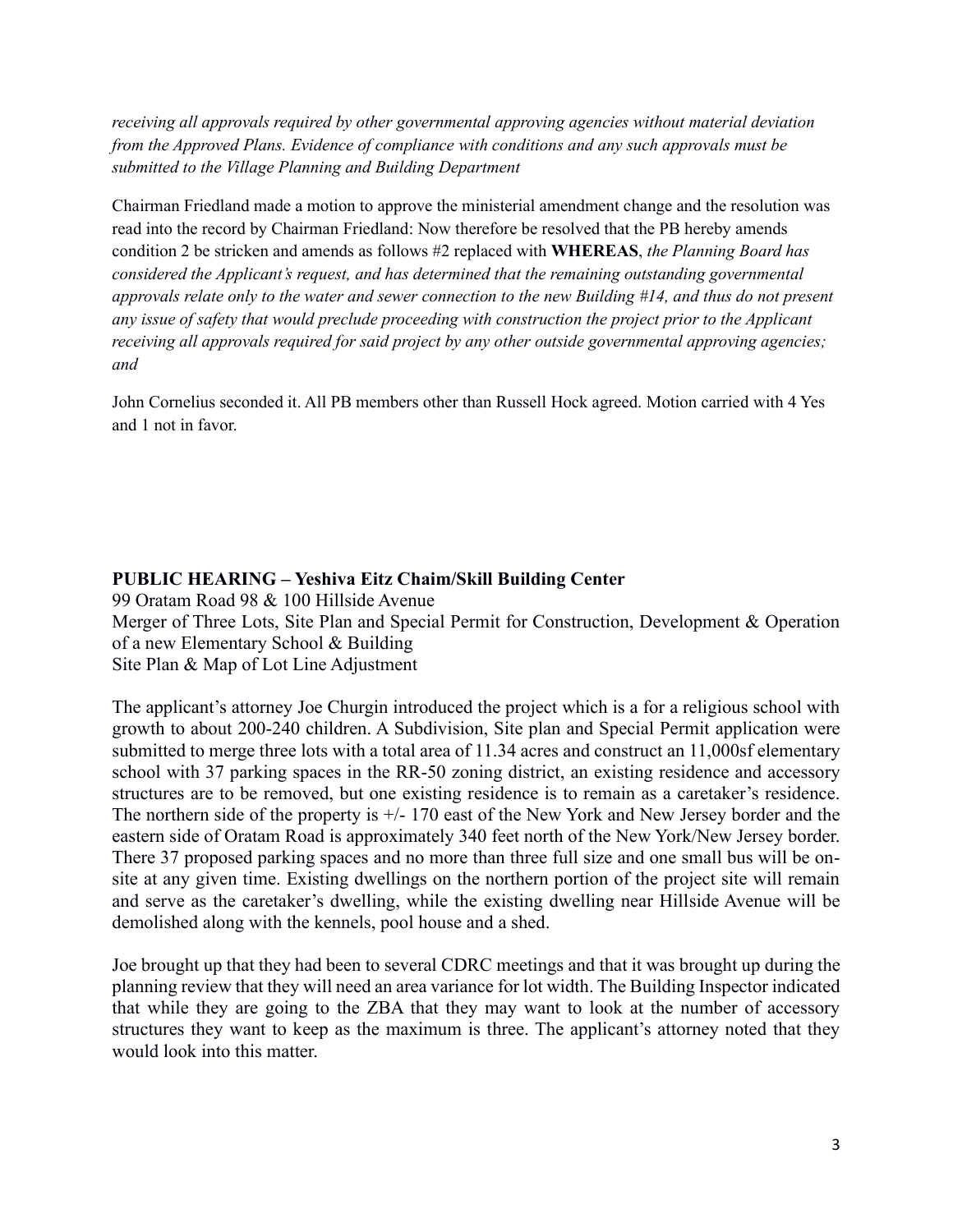The Village Planner noted that this is an Unlisted action under SEQR. The PB will be the lead agency for this application and should declare its intent to be Lead Agency. She also noted that they will need to go to the ARC for review. They need to submit a full site plan and many items are missing – location and use of any new building or structure including the occupancy, approximate locations of existing structures, and a detailed list can be found in her memo dated 10/26/2021. A grading, drainage and utilities plan with erosion and sediment control notes needs to be submitted along with a landscaping and lighting plan, a profile and detail plan sheet. Storm water management and a pollution prevention plan will also be required. All these items are needed for a full site review. They also need to address the Tallman Fire Department letter regarding the water source which was dated 10/4/2021. It was also discussed at CDRC that a traffic study would be needed for cuing of the buses, site distance turning radius and staff circulation being incorporated. The Village Engineer reviewed her letter and much of it was the same comments as the Village Planner.

The P& Z Secretary read into the record that the following letters were received:

- GML dated 10/28/2021
- Tallman Fire Department dated 10/4/2021
- RC Sewer dated  $10/22/2021$
- Village Planner memo dated  $10/26/2021$
- Town of Ramapo dated  $10/20/2021$
- Village Engineer letter dated 10/28/2021
- RC Health dated  $10/14/2021$

Chairman Friedland opened the public hearing which was seconded by John Cornelius all in favor motion carries. Dan Finley 4 Oratam Rd noted he was opposed to the project as they are land locked with the Upper Saddle River Bridge being closed and had concerns for emergency vehicles. He mentioned that Oratam Road is a private road and would not be good for an emergency access road as only car could barely pass the road as it is. Concerned with liability issues with any children that could leave the site and requested fencing. Also concerned about the water issues. Danielle Meehan 18 Ackerman Avenue on behalf of CUPON inquired as to what type of children would be attending. Heather Federico 30 Tartan Road Mahwah mentioned children under the age of 4 could not take a bus. Joe Churgin advise it is a K-8 school. Heather mentioned the need to look at the traffic with all the other projects on Hillside the Cemetery and the Mikvah across the street part of the TOR. Ms. Goldson at 2 Oratam Road noted that she had no problem with the school.

The Planning Board discussed that additional information would need to be submitted – traffic study, response to Tallman Fire Department's Letter, an emergency access road, full set of site plans, etc.. They also need to go to the ZBA for at least the variance for lot width. The Building Inspector mentioned that they should look at their number of accessory structures if already going to the ZBA and determine if they will require variances on that as well. John Cornelius made a motion to continue the public hearing for the Skill Building Center to Thursday December 23, 2021 at 7:00pm via zoom and to proceed with a traffic study and update the plans. Mordechai Grinberger seconded it. All in favor motion carries. Chairman Friedland made a motion to refer the application of the Skill Building Center to the ZBA which was seconded by John Cornelius. All in favor motion carried.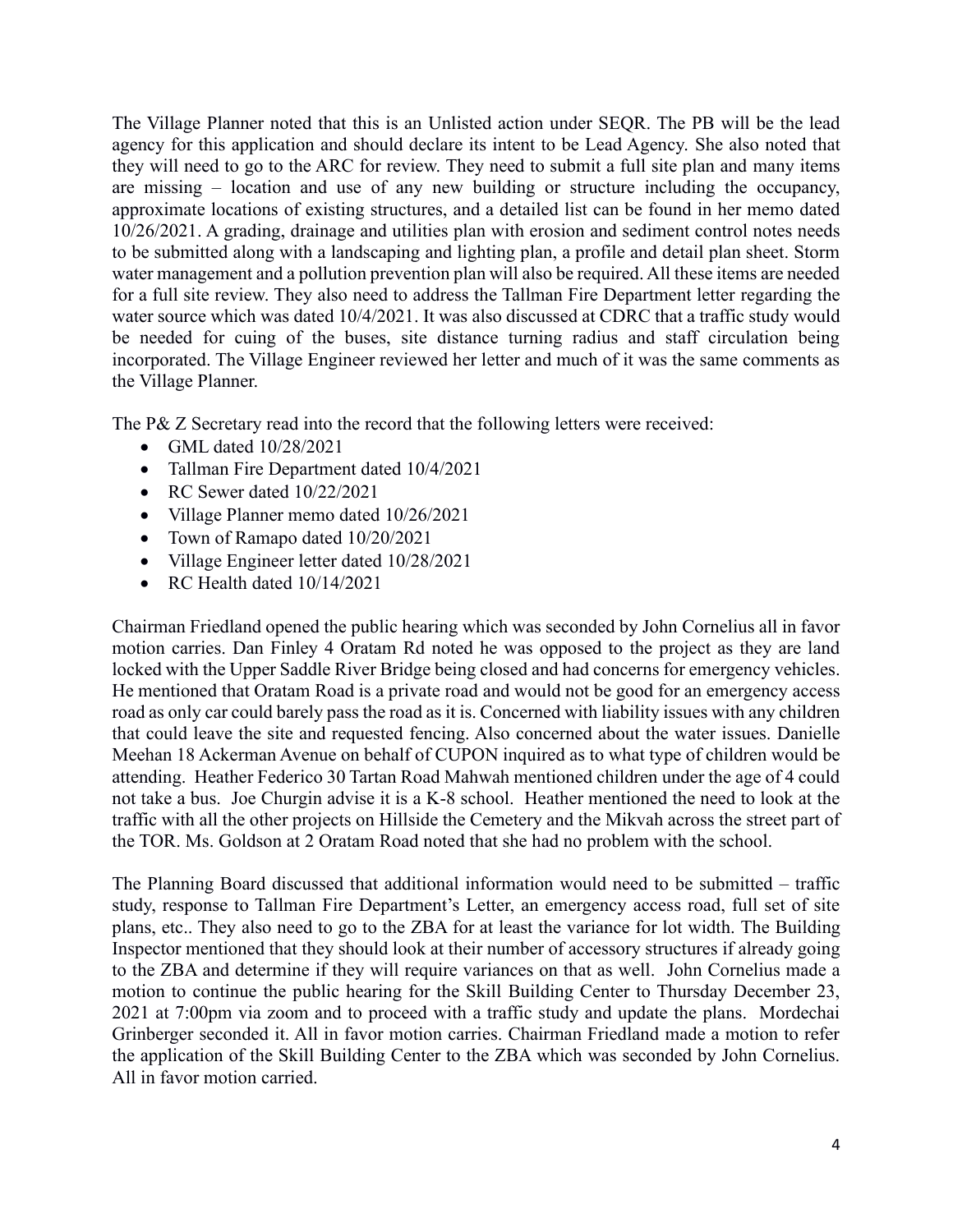## **PUBLIC HEARING** - **Suez Water NY PFAS Compliance -Tallman Water Well #26** 239 Route 59 Proposed New Building Amended Site Plan

Appearing for the project are Adam Walker, Erin Albine and William Schumann all engineers with suburban engineering for the project for the client Mara Stephanacous. Erin Albine introduced the project for Suez Water New York Inc. which is land locked and is accessed by an access easement through lot 54 to the West of the site on South DeBaun. The existing site contains high voltage overhead wires which are under the ownership of O&R through an existing easement. The current facility operates a single water production well treatment facility as part of their distribution network. It currently houses the existing well, Tallman well #26 along with well treatment operations (in compliance with the NY State Dept. of Health regulations (NYSDOH to deliver reliable and safe potable drinking water to their customers. The recent water quality sampling events are specifically targeted at the emerging contaminant Per– Polyfluoroalkyl substances know as PFAS, mandated by the NYSDOH in compliance with the EPA regulations. The detected levels resulted in regulated levels above the recently adopted drinking water standards. They are trying to comply with NYSDOH requirements and provided safe and reliable drinking water to the customer base. In order to do so, the installation of a new treatment process will be required under a deferral agreement with the NYSDOH for proper implementation of the treatment by the third quarter of 2022. As a result, several improvements will be required for the site.

The installation of a new treatment process will be need along with several improvements which includes the installation of a new treatment building to house the proposed treatment, modifications to the existing treatment facility to accommodate the new treatment, as well as site improvements to allow for adequate site access, operations, and maintenance of the entire facility. The property is owned by Suez Water NY Inc. and is in the NS zoning district where public utility buildings are a permitted use in this district. There is no special permit requirement for utilities, but the Planning board will need to determine that the project conforms to the conditions and standards as set forth in Section 210-97 of the zoning chapter.

The project improvements are centrally located to minimize the tree clearing and environmental impacts on the site, two trees are required to be removed and are noted on the plans. The total limit of disturbance is .10 acres. Portions of the site are located within the 100-year floodplain of the unmade tributary to Montebello Creek. The proposed project has no impact on the number of employees and vehicular traffic. A single employee will visit the site daily to perform maintenance and check residual levels. A lighting plan has been submitted along with a floodplain report, stormwater reports and erosion and sediment control plan. There are no existing or proposed sanitary sewer connections associated with this site.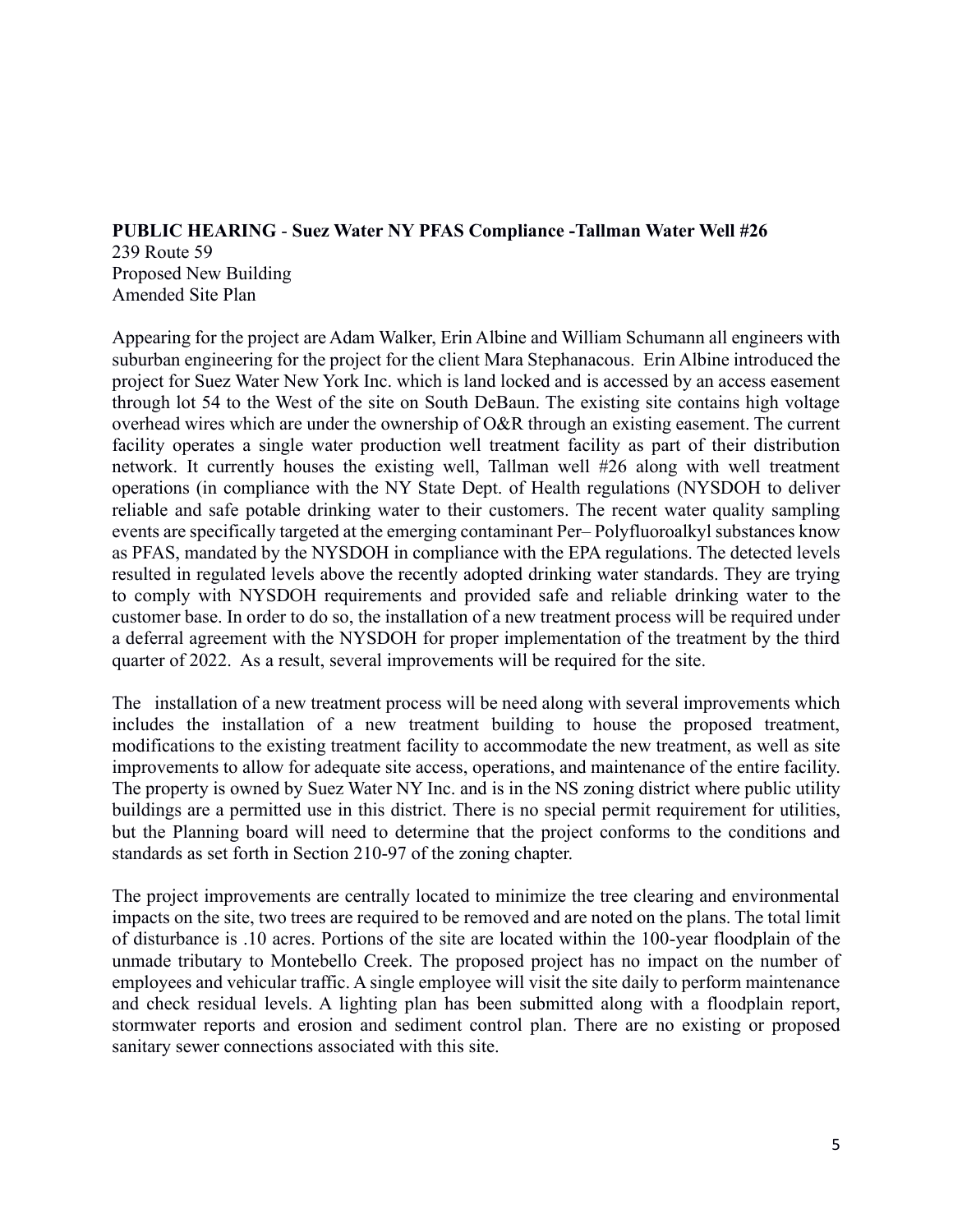The water system improvements are required to meet the necessary NYSDOH requirements and to provide safe and reliable drinking water to the SWNY customer base. Through investigations of the site and surrounding area, the location of the proposed building is situated such that to allow for proper connections to the existing well treatment building as well as to minimize the zoning and environmental impacts of the site. The proposed project is zoning compliant and meets all criteria for the zone however a variance from the requirements of Article VI section 210-42 for distance between principal buildings is being requested. This relief is being requested to avoid any negative impact to the surrounding wetlands and to minimize the amount of fill required. The proposed use of the site does not change from the existing use. The applicant is therefore appearing before the ZBA at the 10/14/2021 ZBA meeting to obtain this required variance. Dan Kraushaar inquired if they are under a deferral agreement, or a consent decree and the applicant's representative responded a consent decree with NYSDOH. He also inquired with they need to comply with the High Voltage Proximity Act and asked them to check with O&R. Erin advised that they are in ongoing discussions with O& R.

Chairman Friedland ask if any machinery would be required, and the applicant's representative responded no that they are just upgrading the pumps and adding a building to house the new treatment. John Cornelius asked about any odors and the applicants representative noted that it is odorless and completely contained. There are no bacteria or contaminants.

Mordechi Grinberger asking if the pump is loud. It was explained that there is a pump already in place within the building and there will nothing louder as part of the project work. It was noted that the building is small, and the project meets the noise requirements within the Village Code. It was noted that there is one parking spot, but it is not clear if it will be paved or not due to the relay issue. The project is considered a Type 2 action under SEQRA and is in a non-residential zone.

Chairman Friedland asked about the one parking spot and if it is in the wetland buffer area. Erin explained that one spot exists with asphalt and is unstripped and that there will be no dripping or any form of contaminants. The Village Planner noted this spot is meant for automobiles to get in and out.

Al Fusco reviewed his letter of 10/25/2021 proceeded by the Village Planner who reviewed her letter dated 10/25/2021. The P& Z Secretary read into the record that the following letters that were received:

- Response from applicant dated 10-19-2021
- GML dated  $8/12/2021$
- RC Sewer dated 8/19/2021 & 10/14/2021
- DOT email dated  $10/18/2021$
- Town of Ramapo Dept of Public Works dated 8/17/2021& 9/20/21
- Orange & Rockland dated 8/26/2021 & 9/13/2021
- Village Planner dated 8/20/2021 &10/25/2021